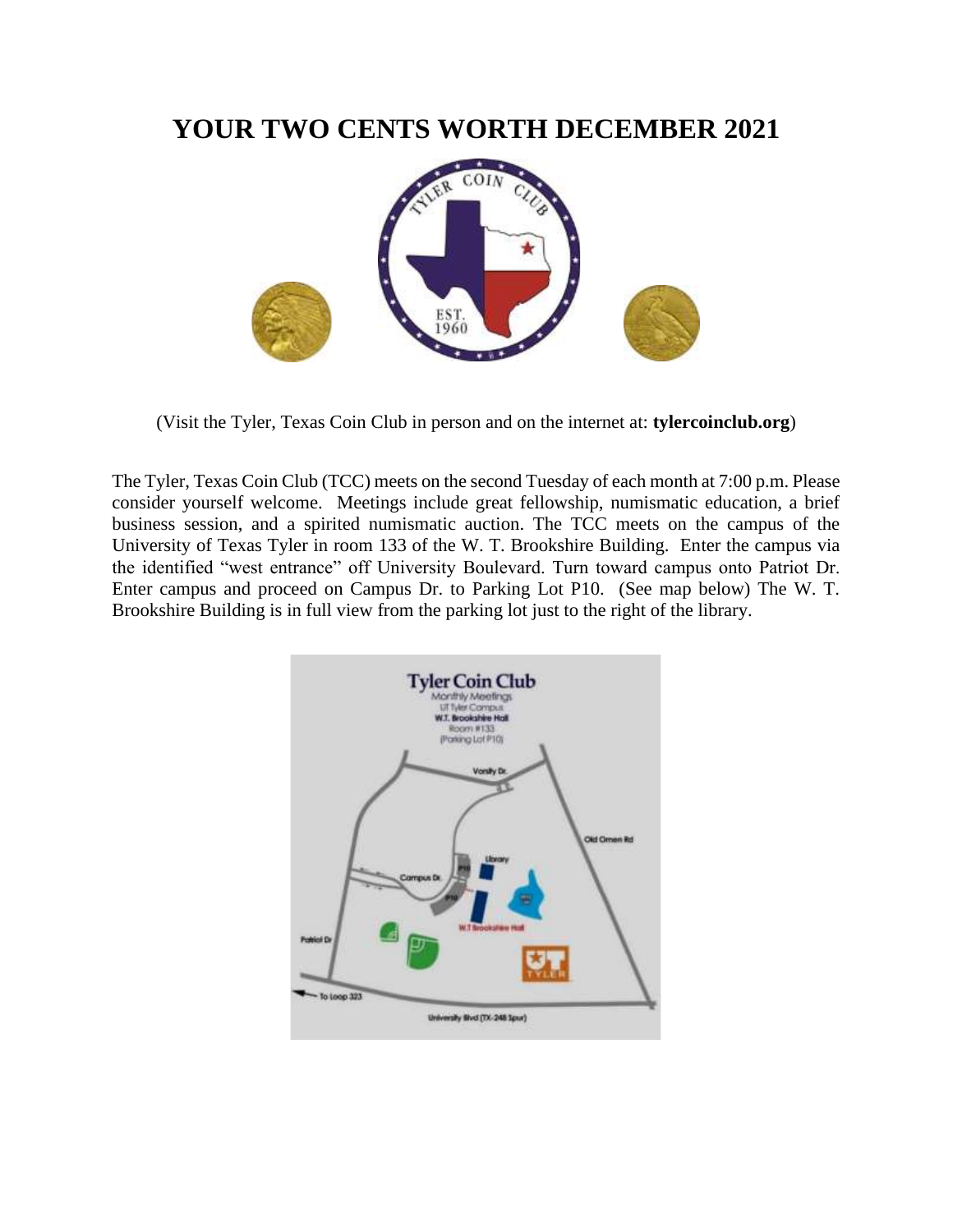

### **NUMISMATIC NOTES**

# Thoughts from Our Vice President

Larry V.

Merry Christmas!

This month is a special month of celebration and consideration. Celebration for the holiday and consideration of information, included in this newsletter, regarding our presidential nominees for 2022. A Christmas Dinner is scheduled for this month's meeting *and the election for club president is scheduled for our January meeting*.

Our Christmas dinner will be at our normal meeting place at the college. Royse J. has informed me that our caterer, Fresh, is scheduled to deliver the food for our dinner by 6:30 PM and that serving will start as soon as they are ready to do so – so you might be wise to come a little early. Royse will be our gracious host and has put together some fun games with appropriate prizes for participants.

Club president nominees Richard Graham and Kern Lunde have both provided short biographies to help us better know them in considering which to vote for in December. We are very lucky to have 2 such good nominees to consider. We look forward to both men's continued participation in club activities.

I have also included a somewhat *blurry* copy of our club constitution and by-laws which contains an explanation of the duties of our club's officers. This information is provided to give our members as much knowledge as possible leading up to *the election which will take place at our January meeting*. As an additional side note, the officers are considering reinstituting the office of 2<sup>nd</sup> vice president, which was dropped in 2021. We ask as many members as possible to please read the information provided about our nominees and attend the January meeting for the election.

As another Christmas related note, I have included in the newsletter a recognition of our club's contribution to the Angel Tree program from the Salvation Army. I too would like to extend a great Thank You to all our members who participated. Such participation shows the world that TCC cares about a lot more important things than money.

Be safe and I look forward to seeing you soon.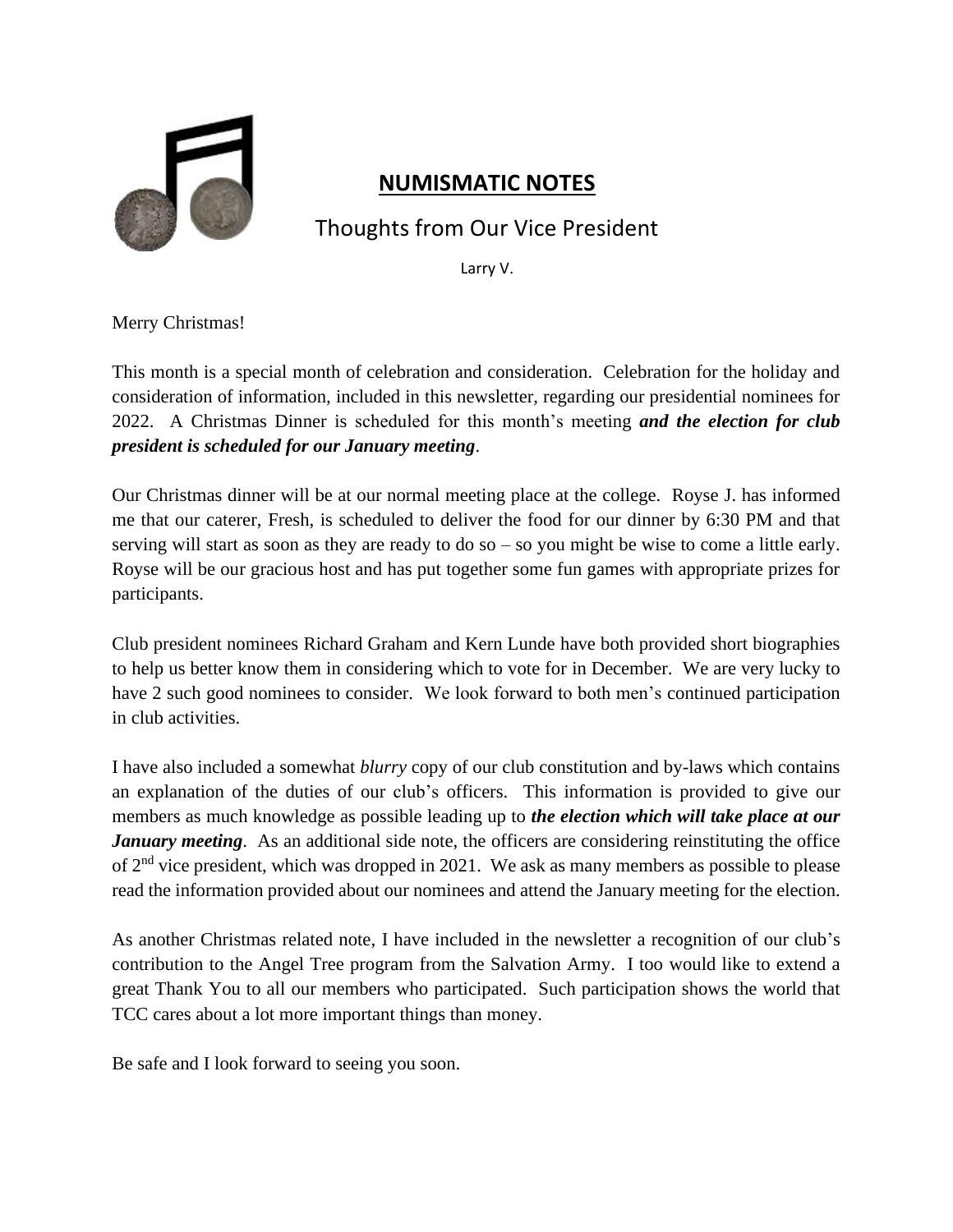### **MINUTES OF THE NOVEMBER 9, 2021 MEETING OF THE TYLER COIN CLUB TNA District 12 by Carl Shotts**

Meeting called to order by Vice President Larry Vann with Pledge to the Flag

**Attendance** Members: 31 New Members: 2 Guests: 2 Total: **35**

#### **Discussion of Agenda Items (Larry)**

- The club was lead in prayer by Larry.
- Introduction/recognition of guests, visitors, and new members.
- Recognition of members with birthdays and anniversaries in month of November.
- Royce presented a brief Treasurer's report.
- The 2021 club officer nominations were opened at the November meeting (motion made by Allen and seconded by Ed). Elections are scheduled for the January  $11<sup>th</sup>$  meeting.
	- o Martin nominated the current Vice President, Secretary, and Treasurer for their current respective positions.
	- o Randy M nominated Richard G for the position of President
	- o Larry V nominated Kern L for t6he position as President
	- o Because of the need to elect a new club president, the officers have moved the voting to January. This move will allow more time to get to know presidential nominees via biographies published in the December 2021 newsletter.
- Kern L gave a presentation on the *Tale of Two Gold Coins* recapping his search for an 1839-C \$5 Gold Liberty
- Chuck J gave a presentation on an 1859 10 Tornesi issued by the Kingdom of the Two Sicilies.
- The Angel Tree auction plus cash donations totaled \$1040.
- The Club Christmas Dinner is December 14, 2021 (7pm) at W.T. Brookshire Hall (room #133) on the UT Tyler campus. This will be a traditional Christmas dinner catered by Fresh.
- The next regular club meeting is January 11, 2022 at W.T. Brookshire Hall (room #133) on the UT Tyler campus at which time voting for club president will be conducted.

#### **Angel Tree & Club Auction (Richard G.)**

- 19 Angel Tree items sold \$774
- 12 regular items sold \$887

#### **Special Thank You**

• A special Thank You to Kathy S from UT Tyler for sponsoring the club meeting room!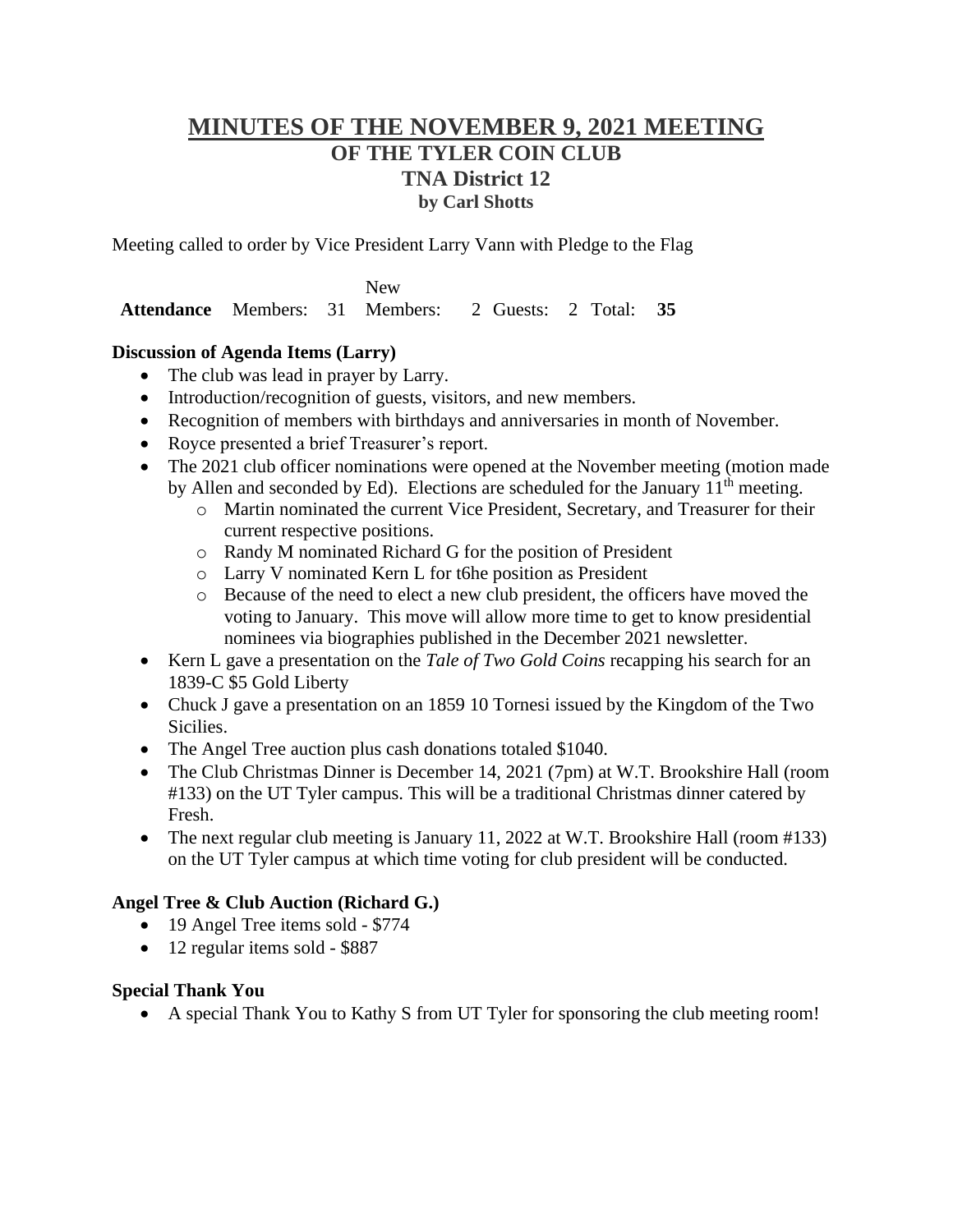#### **Richard Graham Biography**

Hello fellow coin enthusiast, my name is Richard Graham and from the onset of this Bio, I would like for it to be known that I feel very honored to have been chosen as a candidate for the presidency of the Tyler Coin Club.

I love the people who make up the Tyler Coin Club and would love to serve in this position. I started collecting coins when I was around 6 or 7 years of age. It all started when my mother, who worked as a bank teller, would bring home rolls of Jefferson nickels. With anticipation; I would sort through the nickels, hoping to be able to complete my blue Whitman album. I never found the 50 D or the 39 D, but somewhere in the process I contracted the coin collecting fever.

I am just turning 58 and this passion for coins has never left me.

I love coins, I love trading coins, I love selling coins and I love buying coins. At the present time my wife "Dede" and I are heavily involved in the coin business and community. We set up at about 25 coin shows per year, and are having a blast.

I am also very involved in my church "Tyler Tabernacle", I have a strong belief in Jesus Christ and I try to the best of my ability to live my beliefs.

I am currently a board member of the 350 member church, I am also the evangelism director, and the department head of a recovery ministry "Helping Hands" in which I founded in September of 2012.

My wife and I have lived in the Tyler area for 30 years where we have raised 3 wonderful children, two daughters and one son (Hunter) who still lives at home. At 17 he's still a daddy's boy and he holds one of the keys to my heart.

I also enjoy business, my wife and I own 3 businesses: New Life Auto Sales, Tyler Escape Room, and Longview Escape Room.

All the things that I have put in the biography above has helped to mold me into the person that I am today.

I am excited about our clubs future and would love to serve the club in whatever capacity the club sees fit.

Sincerely,

#### Richard Graham

P.S. Whether I am elected president or not, our best days are before us and not behind us.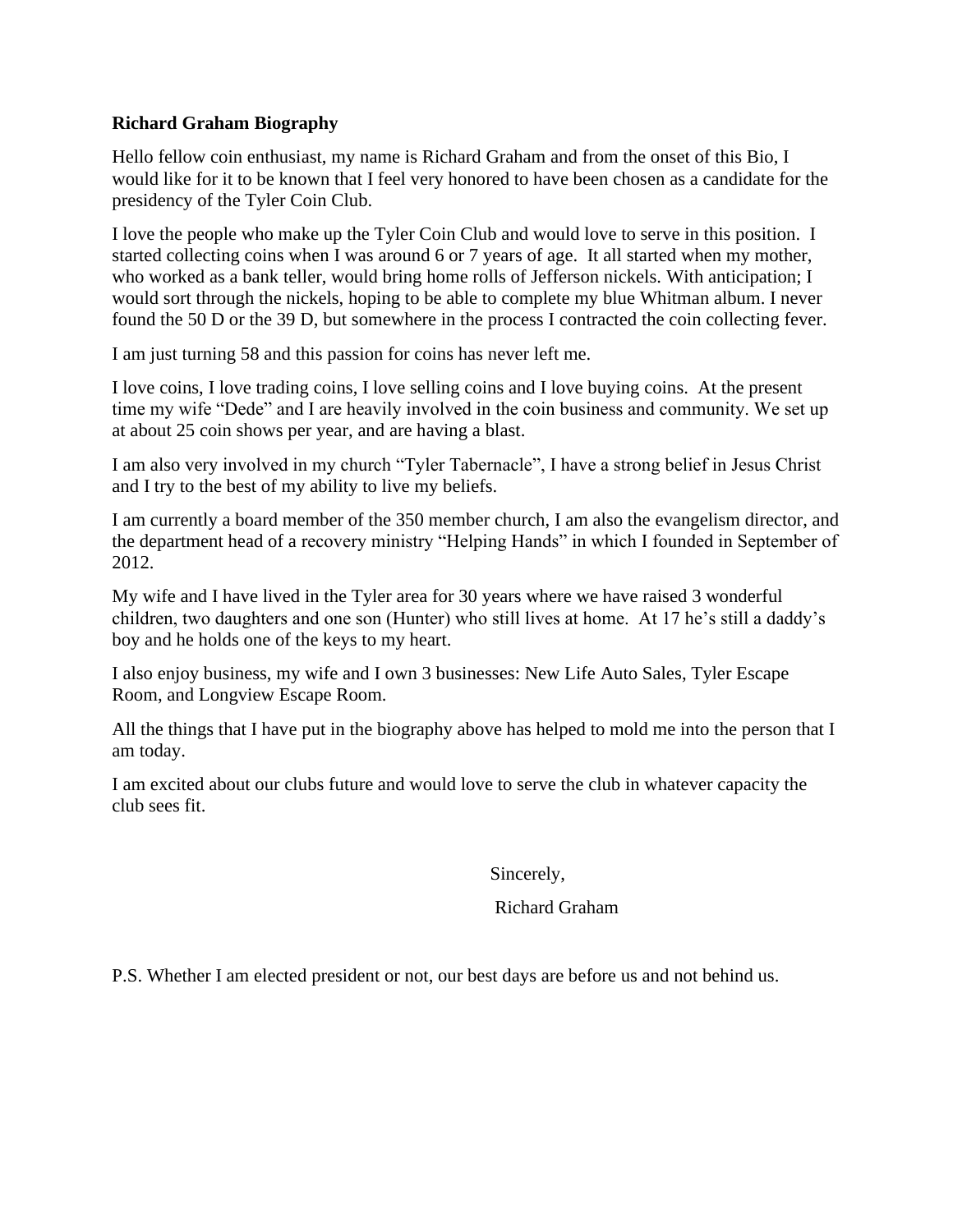#### **Kern Lunde Biography**

I, Kern Lunde, grew up in Mt. Horeb, Wisconsin. My grandmother introduced me to coin collecting around age 10, focusing on filling in Lincoln cent folders. Three years later when my grandmother died, I inherited her modest collection of small cents and silver dimes.

I took a break from my interest in coins during my high school and college years, but once I had been in the Navy a couple of years, I chanced upon a coin shop in Chula Vista, CA and realized that I could afford this hobby again!

Following graduation from Mt Horeb High School in 1981, I earned my B.A. in Russian Language and Literature from the University of Wisconsin-Madison in 1985 and was commissioned an Ensign in the US Navy.

Over a 20 year Navy career, I served onboard USS GERMANTOWN (LSD-42), Naval Security Group Activity, Keflavik, Iceland, onboard USS ABRAHAM LINCOLN (CVN-72), the Naval Postgraduate School in Monterey, California (where I earned my M.S.in Engineering Science in the Space Systems Engineering curriculum, hence my claim to be a rocket scientist!), Naval Security Group Activity, Winter Harbor, Maine, the National Security Agency, and finally at Space and Naval Warfare Command, San Diego, California, after which I retired as a Lieutenant Commander.

While on active duty, I focused on building a complete collection of Icelandic coins, as well as a birth year set of coins from around the world. While stationed in Iceland, I was the President of the Keflavik NATO Base Coin Club. Regrettably, I sold these collections when I retired from the Navy and took another short break from collecting coins.

In 2005, I was hired into the Distance Support program as a defense contractor, supporting the US Navy. In 2010, I became the Program Manager, and in 2014 moved to Texas and continued to work remotely. I still support the same program today, now as the Fleet Support Coordinator. Over the last 11 years I have managed a team of IT professionals located in California, Virginia, Louisiana, and Indiana.

My coin collecting focus over the last 10 years has been putting together a nice type collection of US coins, specifically those meant for circulation. I had a slow start, but my passion for building my set got a kick start at the ANA National Money Show in 2018 in Irving, TX where I purchased a beautiful 1917-S Type I Standing Liberty Quarter (my favorite design) in MS-65 FH for only \$800!

I live in Noonday with my wife of 36 years, Dawna, and our youngest daughter, Anika. Our oldest daughter, Kayla, lives in Bloomington, Indiana with her husband, Raine, and son, Toby. We attend services at New Covenant Church where I sometimes play bass in the worship band and have served on two mission trips to a gypsy village in Lazareni, Romania.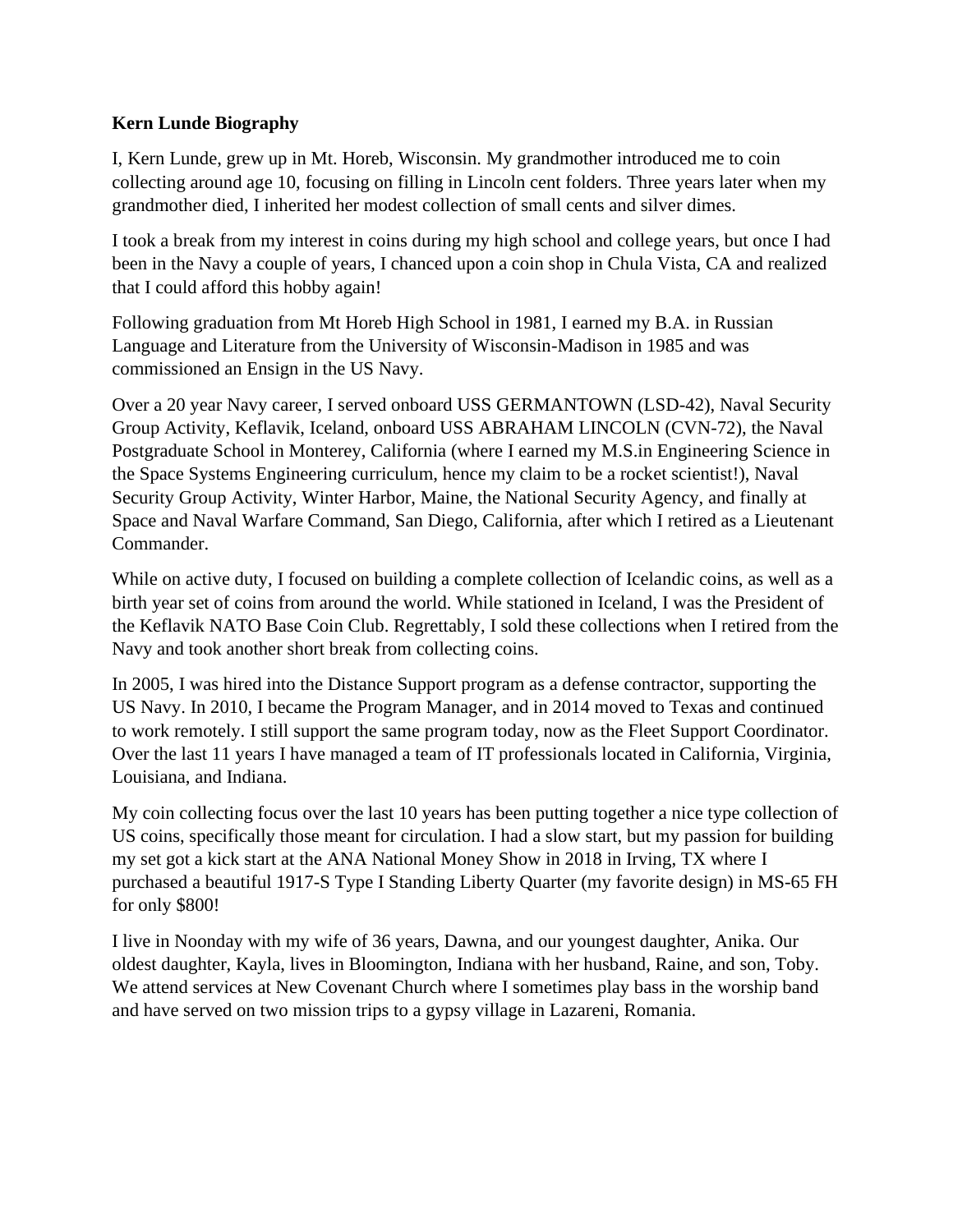#### **TYLER COIN CLUB CONSTITUTION & BYLAWS CONSTITUTION** Article I: Title and Object This organization shall be known as the Tyler Coin Club. Section 1 **Section 2** The object of Tyler Coin Club shall be to promote and encourage interest in numismatics. All members shall be encouraged to attend all meetings, participate in all activities and encourage new membership. Article II: Membership Any person interested in Numismatics is eligible to become a regular member. Section 1 Section 2 Individuals may be proposed for membership at any regular meeting. Section 3 Any person having attained the age of thirteen is eligible to become a Junior Member. Junior members may not hold office or vote. **Article III: Officers** Section 1 Club officers shall include a President, Vice President, Secretary, and Treasurer, all of whom shall be elected by a majority vote at the annual meeting and shall serve for one year. Section 2 Any Regular member in good standing shall be eligible for office. Section 3 Nominations for club officers will occur at the November meeting. **Section 4** Election of officers shall be by written secret ballot or by voice vote. Elections shall take place at the December meeting. **Article IV: Amendments** Section 1 This constitution may be amended by a three-fourths majority vote involving all members present. The vote may be by secret ballot or voice vote. Section 2 Amendments to the constitution and by-laws shall be presented in writing at a general meeting. They shall be read to the membership and discussed at that meeting. Voting shall take place no sooner than the folowing general monthly meeting. Section 3 Members absent from meetings at which amendment voting is scheduled may vote by proxy. **BYLAWS Article I: Meetings** Section 1 Meetings shall take place on the 2nd Tuesday of every month, unless otherwise notified. **Article II: Annual Dues** Section 1 Annual dues shall be \$20 for regular members, payable at the January meeting. **Article III: Duties of Officers** Section 1 The President shall preside at all meetings and supervise all matters of interest to the club. Section 2 The Vice-President shall perform the duties of the President in the President's absence and assist the President in supervising club activities and/or club events. Section 3 The Secretary shall perform the duties of the President in the President's absence and the Vice President's absence; shall take minutes of all monthly general meetings, keep record of all members, handle all general correspondence. Section 4 The Treasurer shall maintain a record of all dues payments, receive and disburse all monies and presents a financial report at the annual club meeting. Article IV: Club Expenditures Section 1 Only the elected officers may spend money in the name of the club. Only expenses within the scope of their duties shall be allowed.

Amended by vote of the membership on January 14, 2020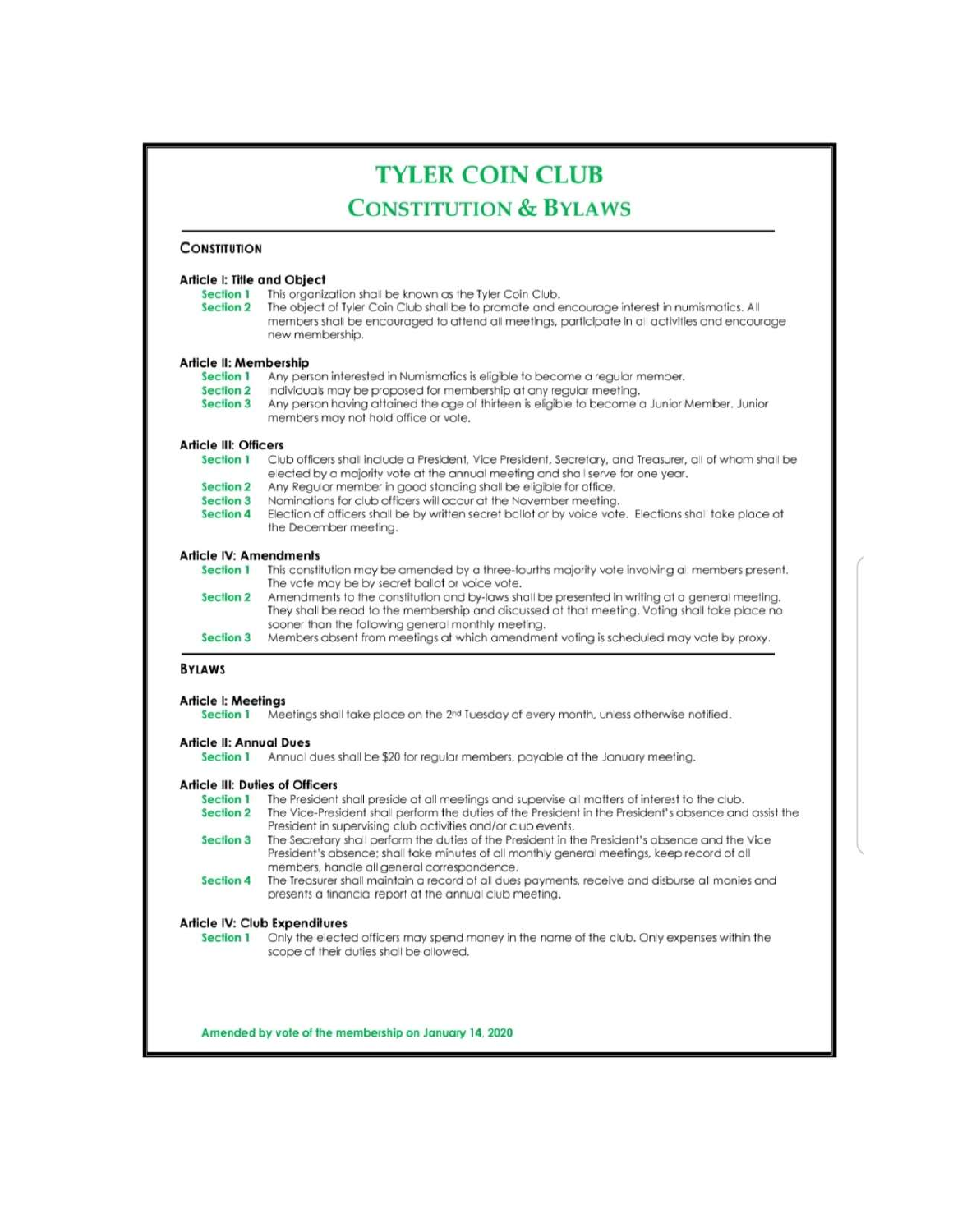



William Booth, Founder Brian Peddle, General Commissioner Willis Howell, Territorial Commander Lt. Colonel Ronnie Raymer, Divisional Commander Captains Jeremy S. and Michelle Walker, Corps Officers

Advisory Board Officers

Claude Henry Chairman

Jim Teeter Vice Chairman

> Suzi Stein Treasurer

Members Vicki Briggs David Coble Jeanne Dark Henry Dennard Amanda Folmar Bobby Garmon Jim Gillen JoAnn Hampton Suzanne Handley Mike Henderson Philip Humber Jeff Johnston Jarad Kent **Ray McKinney** Rachel Means Jamal Moharer Seaborn M. Nesbett, Jr. John Nix Lani Reeves Shane Rohrbach Dr. Paul Sharkey Ken Waits Jason Wallace Susan Wells

Life Members Melvin B. Lovelady Fritter McNally Ronny Schoenbrun

Emeritus Member Tim Alexander C. Terry Weiss Tom M. Woldert November 10, 2021

Tyler Coin Club Mr. Rovce Jackson 701 W. Rieck Rd Tyler, TX 75703

Dear Mr. Jackson:

Thank you so much for your donation of \$1,040.00 (check #2729) on 11/10/2021 to the Angel Tree Donation Fund. In most instances a small helping hand is all that is needed to guide a struggling individual back on the path to self-sufficiency. Because of your generosity we are able to provide that much needed hand up and restore hope to those who come to us for assistance.

Thank you for your compassion towards others and believing in the mission of The Salvation Army. If your donation has been designated for a specific ministry, you can be sure that your gift will be used in the manner you requested.

May God bless you.

Truly,

Jeremy S. Walker, CAPTAIN **CORPS OFFICER** 

JW: cm

The Salvation Army is a 501 (c) (3) organization, and in compliance with the IRS regulations, this is to acknowledge that no goods or services were provided in return for this donation. Please retain this letter for your records as your official donation documentation

> Tyler Corps 633 N. Broadway, Tyler, TX 75702 P.O. Drawer 2050, Tyler, TX 75710 p:503.592.4361 f:503.592.6624 www.salvationarmytexas.org/tyler